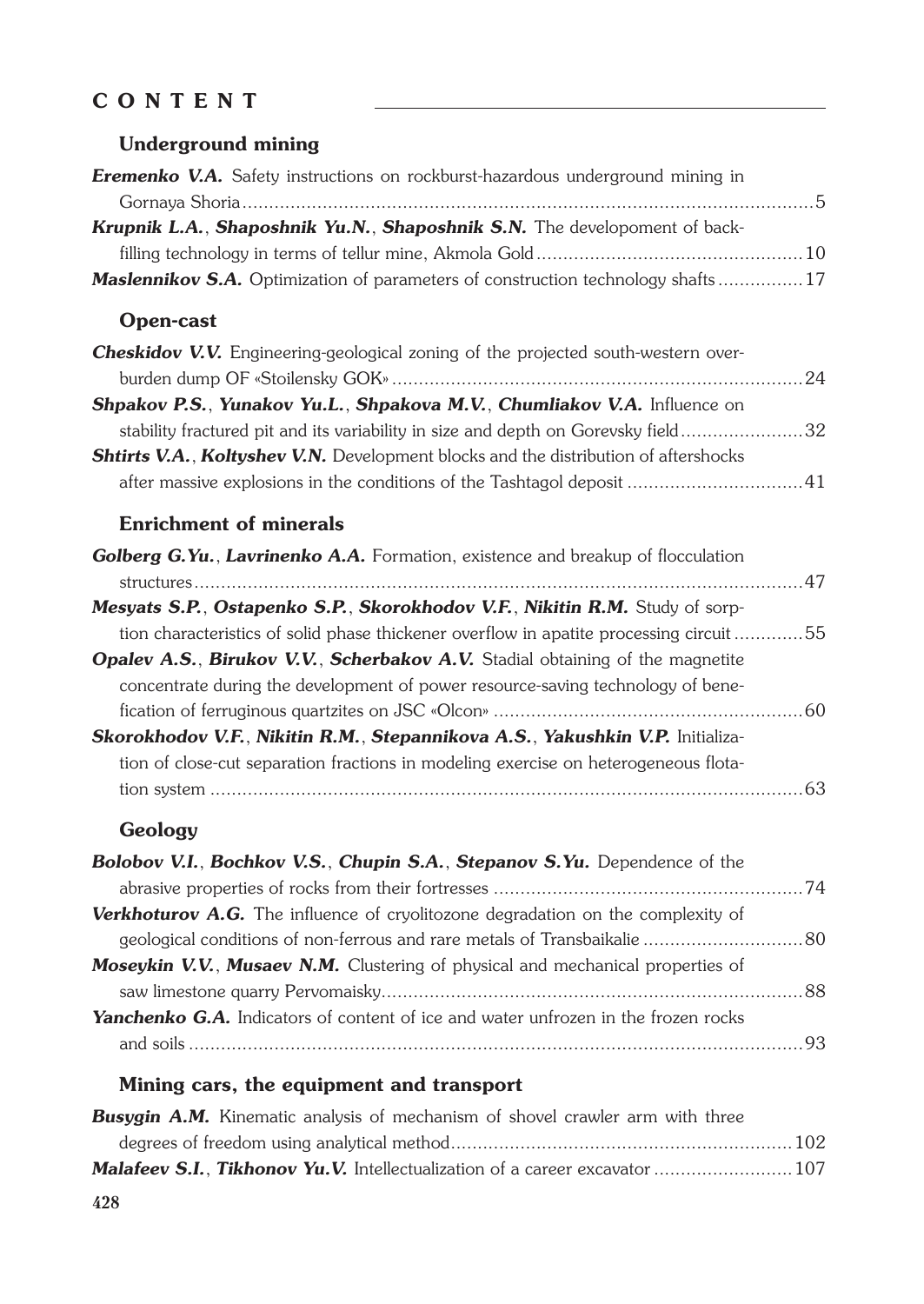| <b>Muluhov K.K., Beslekoeva Z.N.</b> Increase of the reliability of the design of steeply<br>angle elevating belt-wheeled conveyor for handling bulk lumpy mining loads116 |  |
|----------------------------------------------------------------------------------------------------------------------------------------------------------------------------|--|
| Fomin K.V., Zhigul'skaya A.I. The definition of the spectral density of the moment<br>on the working body of the machine deep milling in the preparation of peat depos-    |  |
| Goryunov S.V., Sharipov V.M. The prediction of durability of the pneumatic tire                                                                                            |  |
|                                                                                                                                                                            |  |
| <b>Shigin A.O.</b> Rolling cutter bit life gain in complex structure rock masses 131                                                                                       |  |
| Building of underground constructions and mines                                                                                                                            |  |
| <b>Kulickov Yu.N.</b> The definition of external loads seal on concrete mix when laying into                                                                               |  |
|                                                                                                                                                                            |  |
| Physicotechnical control of processes mountain manufacture                                                                                                                 |  |
| Nikolenko P.V., Kormnov A.A. Stress state monitoring of rock mass using acoustic                                                                                           |  |
|                                                                                                                                                                            |  |
| <b>Sultanalieva R.M.</b> Determination of the specific energy intensity and optimum tem-                                                                                   |  |
|                                                                                                                                                                            |  |
| Tazhibaev K.T., Sultanalieva R.M., Tazhibaev D.K. Polarisation-acoustic method                                                                                             |  |
| <b>Nemchin N.P., Terentyev P.Yu.</b> Application of numerical methods to calculate                                                                                         |  |
| the rock pressure in the horizontal excavations in the presence of technological                                                                                           |  |
|                                                                                                                                                                            |  |
| Aerology, methane, safety                                                                                                                                                  |  |
| <b>Gendler S.G., Sinyavina S.V.</b> Features of control of the new Baykalsk railway tun-                                                                                   |  |
|                                                                                                                                                                            |  |
| <b>Economics and management</b>                                                                                                                                            |  |
| <b>Komissarova M.A., Komissarov V.D.</b> Working models of adaptation coal mining                                                                                          |  |
|                                                                                                                                                                            |  |
| Ryabova T.F., Fomina V.P. The system of environmental and economic indicators                                                                                              |  |
| Holodnyakov D.G., Dzendzik A.A. Output value accounting in distribution of gen-                                                                                            |  |
|                                                                                                                                                                            |  |
| Yastrebinskiy M.A., Guseva N.M. Marginal approach to gold price management in                                                                                              |  |
|                                                                                                                                                                            |  |
| <b>Mathematical modeling</b>                                                                                                                                               |  |
| Valuev A.M. Problem of Pareto optimization of a trajectory on a network as a meta-                                                                                         |  |
| model of multiobjective choice of project parameters for mining enterprises 215                                                                                            |  |
| <b>Gendlina L.I., Kulikova E.G.</b> About numerical modeling of dynamics of a vibration                                                                                    |  |
|                                                                                                                                                                            |  |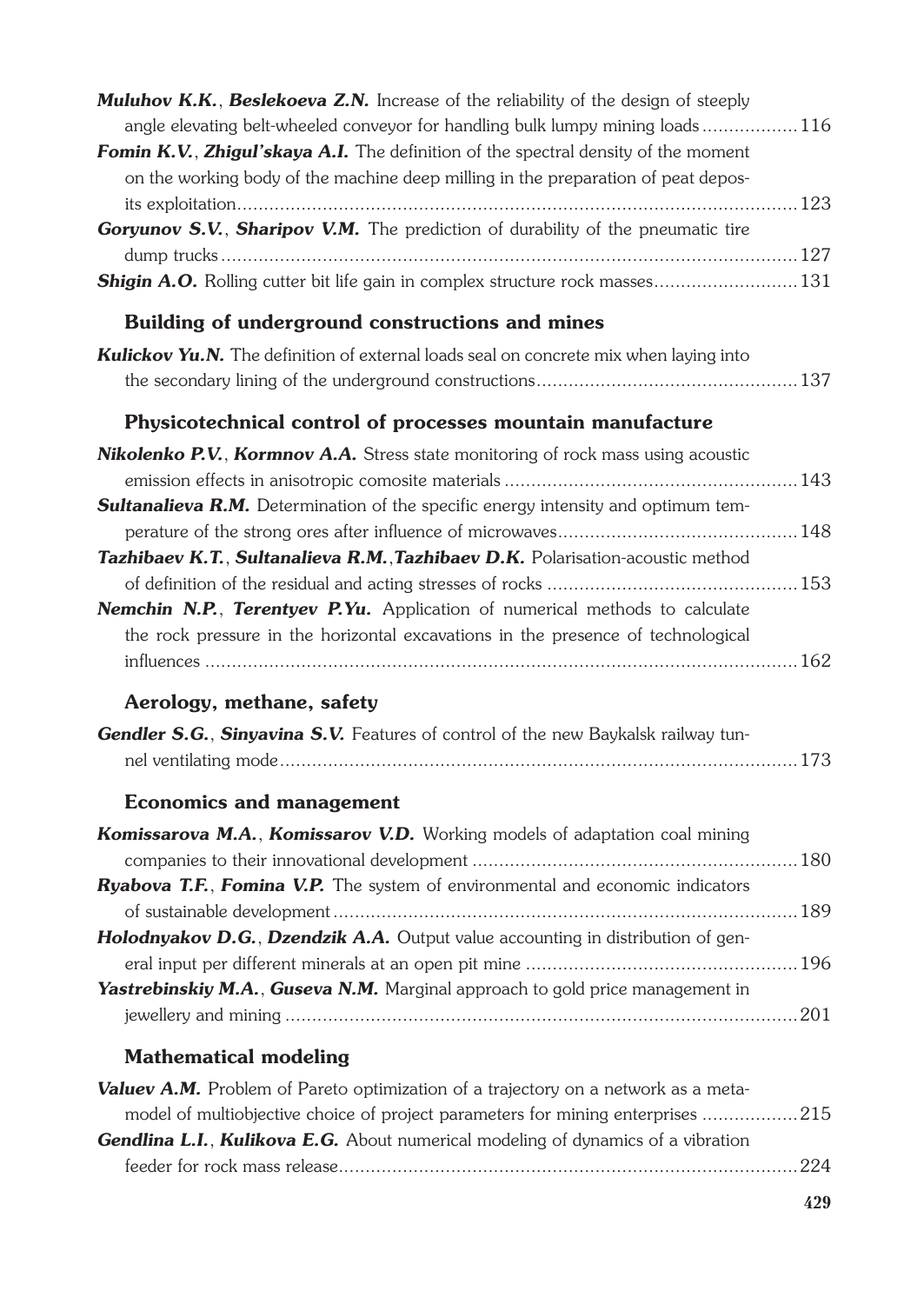| Isaev A.B., Khalabi S.M., Alnadfa A. Algorithm for bias of coefficients of linear        |     |
|------------------------------------------------------------------------------------------|-----|
| and parabolic regression relationships obtained using conventional least square          |     |
|                                                                                          |     |
| Lan Tianwei, Zhang Hongwei, Li Sheng, Tang Guoshui, Han Jun, Song Wei-                   |     |
| hua, Batugin A.C., Batugina I.M. Study on coal and gas outburst regional                 |     |
|                                                                                          |     |
| Nikolaev P.V., Shuplik M.N. Mathematical modeling of artificial ground freezing          |     |
|                                                                                          |     |
| Pankratenko A.N., Nguyen Quang Huy, Samal' A.S., Begalinov A.B., Aman-                   |     |
| tolov D.B. Mathematical modeling of influence of microtunneling by punching on           |     |
| stress state of enclosing rock mass and on support of existing tunnel252                 |     |
| <b>Explosive work</b>                                                                    |     |
| Lyashenko V.I., Kislyy B.P., Alekhin A.I. Enhancement of blasting efficiency             |     |
|                                                                                          |     |
|                                                                                          |     |
| Ecology                                                                                  |     |
| Bykadorov A.I., Larichkin P.M., Svirko S.V., Yagunova O.A. Analysis of dy-               |     |
|                                                                                          |     |
| Krylov D.A., Sidorova G.P. Ways reduce the environmental impact environmental            |     |
|                                                                                          |     |
| <b>Yakovlev V.L., Laptev Yu.V., Yakovlev A.M.</b> Methods qualitative characteristics    |     |
|                                                                                          |     |
| Kalinin S.I., Pudov E.Yu., Kuzin E.Yu. Prospects of application of GPR to deter-         |     |
|                                                                                          |     |
| Venkova Y.A., Krapivsky E.I. Study of the stress state influence on induced pipe-        |     |
|                                                                                          |     |
| Popov S.M., Kozlov O.V. Methodological basis for the organization of innovative so-      |     |
| lutions for the protection of the atmospheric air in the underground technosphere        |     |
|                                                                                          |     |
| <b>Automated control systems</b>                                                         |     |
| <b>Samarin N.N.</b> Estimation of optimum length for chain of processor instructions for |     |
| addresses in memory space to obtain the characteristic signature of a running            |     |
|                                                                                          |     |
| <b>Sukhanov V.I., Alenichev V.M.</b> Prospects for the introduction of geological infor- |     |
|                                                                                          |     |
| <b>Shek V.M., Morozov V.V., Litvinov A.G.</b> Recognition of objects in mineral          |     |
|                                                                                          | 330 |

### **Oil and gas**

| <b>Zakirov A.I., Nikolaev A.K., Pshenin V.V.</b> Investigation of the rheological model |                                                                                 |
|-----------------------------------------------------------------------------------------|---------------------------------------------------------------------------------|
|                                                                                         | mixtures of the bituminous and low-viscosity oils of ashalchinskoye oilfield353 |